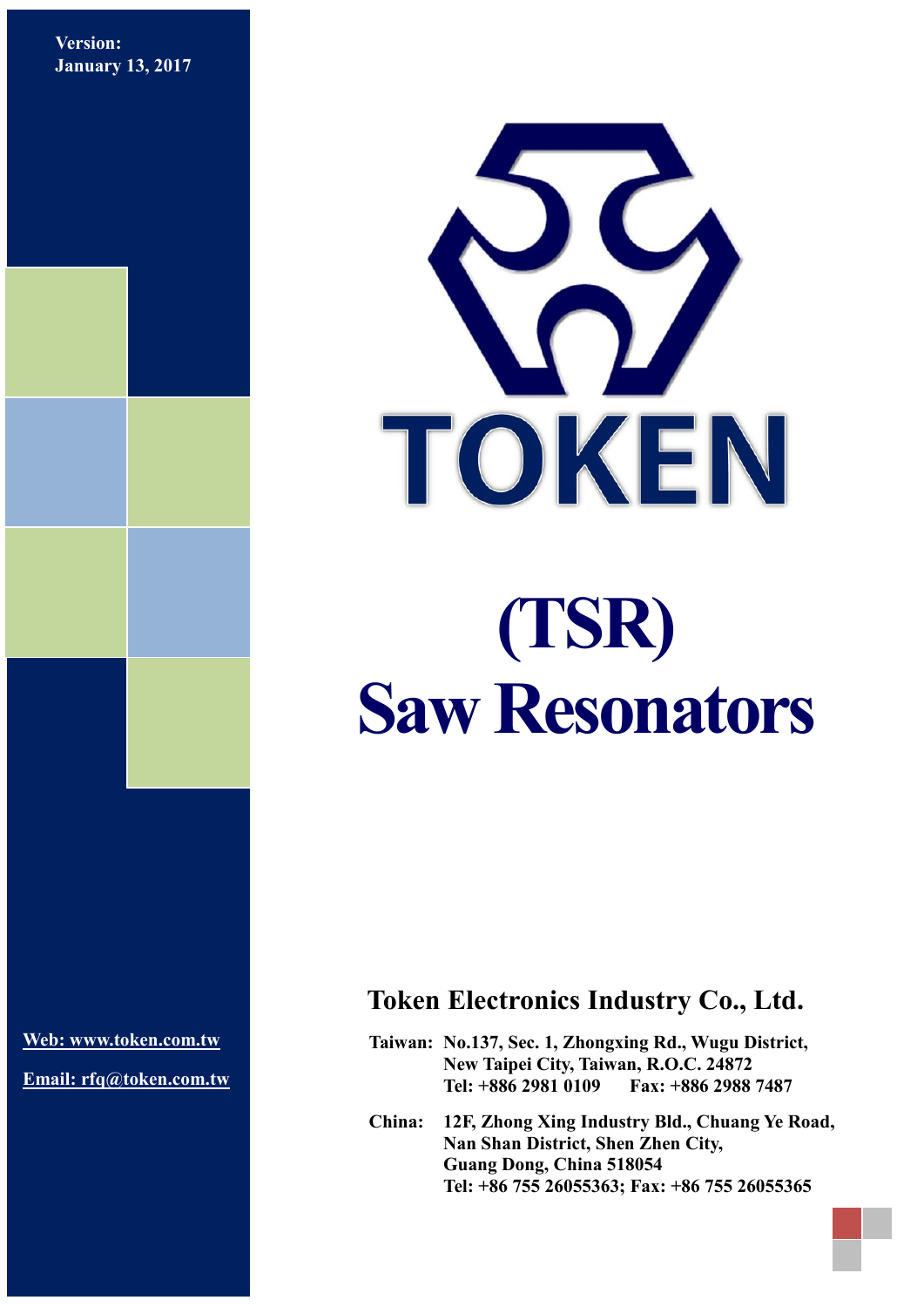

### **Product Introduction**

## **Saw Resonators (TSR) Can Replace LC Elements and Quartz Crystals.**

Token Saw Resonator employs surface acoustic wave, and is able to be applied to high frequency circuit where conventional crystal, ceramic resonators are not available, as resonator oscillates stably with its fundamental mode over frequency range from 200 MHz to around 1 GHz.

The resonator uses arrays of metal strips, with pitch  $\lambda/2$ , as reflectors of the waves. These arrays can give strong Saw reflections, and two arrays can be used to form a Saw cavity with high Q. Such resonators are often used for high-stability oscillators.



(TSR) can be applied to many types of high frequency devices including RF remote controls, CATV FSK demodulators and CATV 2nd local oscillators. (TSR) resonator is ideal for applications such as automotive keyless entry, tire pressure monitoring, gate and door openers, personal and home security, and automated meter readers, wireless point of sale terminals, identification tags, bar code readers, and computer peripherals.

Token offers 2 type Resonators in terms of 1-port and 2-port.

#### **1-Port Type:**

- One-port, typically one-pole, resonators are used in oscillator applications.
- Most of the application circuit is Colpitts or similar type that can be made with low cost.
- 1-port resonator is basically a 2 terminal device and its application is similar to that of quartz bulk wave resonator or ceramic resonator.
- Also, it is also applicable to VCO (Voltage Controlled Oscillator) application.

#### **2-Port Type:**

- 2-port resonator is a kind of very narrow, low loss band-pass filter.
- Oscillation circuit is mostly like a RF amplifier with feedback loop.
- There are many varieties of two-port (multi-pole) resonator structures in production.

The (TSR) Resonator series has high stability; good temperature characteristics provided by quartz crystal substrate and are developed with Saw technology accumulated for Saw filters through Token's experience. In addition, (TSR) Resonator can be customed designs and other frequency requirements available on request. Contact us with your specific needs. For more information, please link to Token official website "[Saw](http://www.token.com.tw/ceramic-discriminator/index.html) [Resonators](http://www.token.com.tw/saw/index.html)".

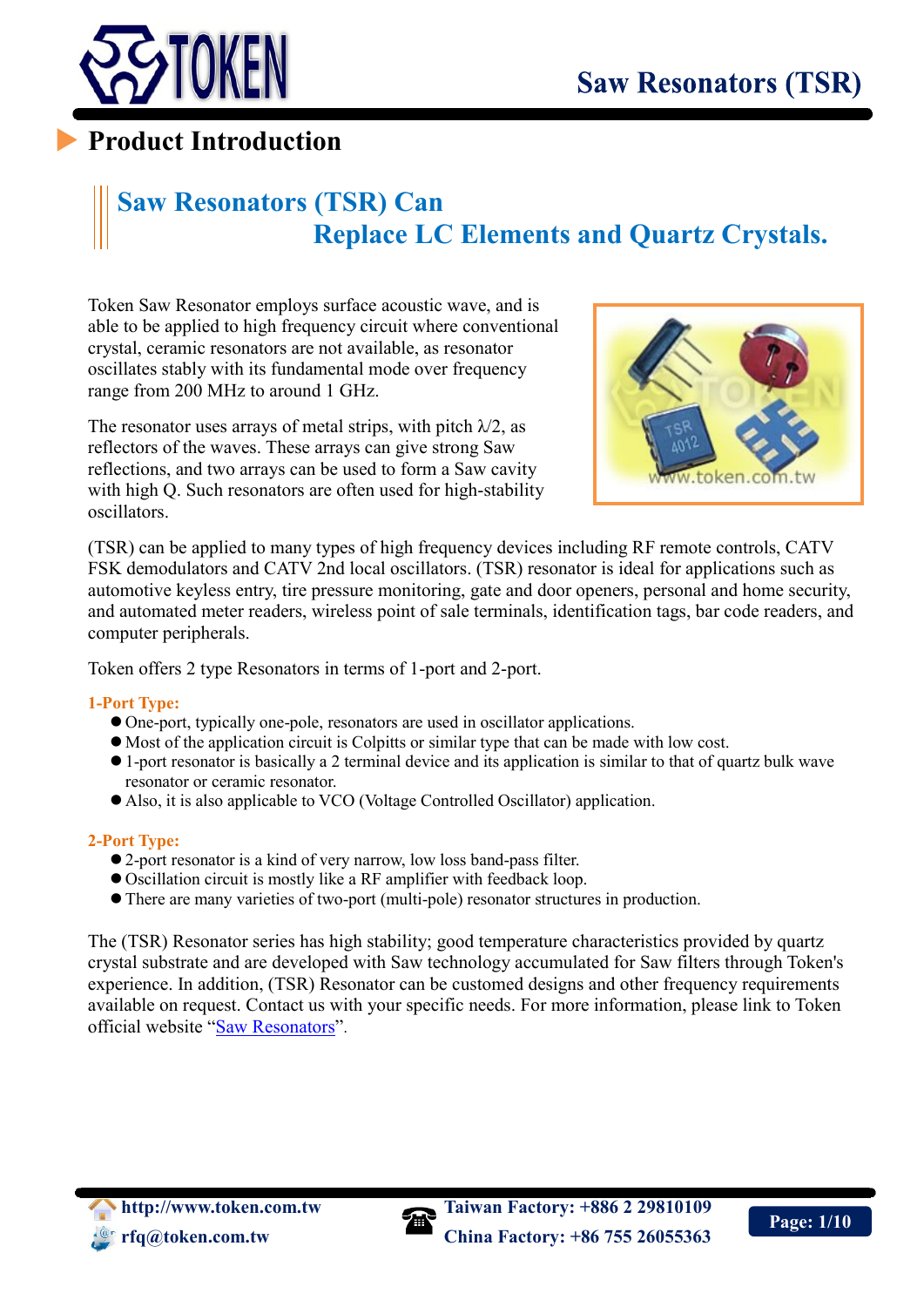

## **One Port Resonators**

#### **for Automotive Electronics & Remote Control (TSR) One Port Type**

| <b>Part Number</b>    | <b>Center Freq. (MHz)</b> | IL(dB) | Package         |                 |
|-----------------------|---------------------------|--------|-----------------|-----------------|
|                       |                           |        | <b>SMD Type</b> | <b>DIP Type</b> |
| <b>TSR224D50-D2</b>   | 224.5                     | 1.2    |                 | $F-11$          |
| <b>TSR224D70-D1</b>   | 224.7                     | 1.4    |                 | TO-39           |
| <b>TSR265D00-D1</b>   | 265                       | 1.8    |                 | TO-39           |
| <b>TSR288D00-D1</b>   | 288                       | 1.5    |                 | TO-39           |
| <b>TSR293D125-S5</b>  | 293.125                   | 1.6    | QCC4A           |                 |
| <b>TSR295D00-D1</b>   | 295                       | 1.5    |                 | TO-39           |
| <b>TSR300D00A-D1</b>  | 300                       | 1.3    |                 | TO-39           |
| <b>TSR300D00B-S4</b>  | 300                       | 1.3    | QCC8C           |                 |
| <b>TSR300D00C-S4</b>  | 300                       | 1.5    | QCC8C           |                 |
| <b>TSR300D3625-S4</b> | 300.3625                  | 1.3    | QCC8C           |                 |
| <b>TSR303D75-D1</b>   | 303.75                    | 1.5    |                 | TO-39           |
| TSR303D825A-S5        | 303.825                   | 1.2    | QCC4A           |                 |
| TSR303D825B-D1        | 303.825                   | 1.5    |                 | TO-39           |
| <b>TSR303D825C-D2</b> | 303.825                   | 1.3    |                 | $F-11$          |
| <b>TSR303D825D-S4</b> | 303.825                   | 1.4    | QCC8C           |                 |
| TSR303D875A-D1        | 303.875                   | 1.5    |                 | TO-39           |
| <b>TSR303D875B-D2</b> | 303.875                   | 1.3    |                 | $F-11$          |
| <b>TSR303D875C-S5</b> | 303.875                   | 1.6    | QCC4A           |                 |
| <b>TSR303D875D-S4</b> | 303.875                   | 1.4    | QCC8C           |                 |
| TSR303D948A-S5        | 303.948                   | 1.5    | QCC4A           |                 |
| <b>TSR303D948B-S4</b> | 303.948                   | 1.3    | QCC8C           |                 |
| <b>TSR304D00-D1</b>   | 304                       | 1.2    |                 | TO-39           |
| <b>TSR304D30A-D1</b>  | 304.3                     | 1.4    |                 | TO-39           |
| <b>TSR304D30B-S11</b> | 304.3                     | 1.5    | F11SMD          |                 |
| <b>TSR304D30C-S5</b>  | 304.3                     | 1.5    | QCC4A           |                 |
| TSR305D675-D1         | 305.675                   | 1.8    |                 | TO-39           |
| <b>TSR306D00-D2</b>   | 306                       | 1.2    |                 | $F-11$          |
| <b>TSR308D50-D1</b>   | 308.5                     | 1.2    |                 | TO-39           |
| <b>TSR309D00-D1</b>   | 309                       | 1.3    |                 | TO-39           |
| <b>TSR310D00A-D1</b>  | 310                       | 1.4    |                 | TO-39           |
| <b>TSR310D00B-S5</b>  | 310                       | 1.1    | QCC4A           |                 |
| <b>TSR310D00C-S4</b>  | 310                       | 1.3    | QCC8C           |                 |
| <b>TSR311D00A-D1</b>  | 311                       | 1.5    |                 | TO-39           |
| <b>TSR311D00B-S4</b>  | 311                       | 1.5    | QCC8C           |                 |
| TSR311D063A-S5        | 311.063                   | 1.3    | QCC4A           |                 |
| TSR311D063B-S4        | 311.063                   | 1.3    | QCC8C           |                 |
| TSR312D00A-D1         | 312                       | 1.3    |                 | TO-39           |
| <b>TSR312D00B-S5</b>  | 312                       | 1.3    | QCC4A           |                 |
| <b>TSR312D00C-S4</b>  | 312                       | 1.2    | QCC8C           |                 |
| <b>TSR314D50A-D1</b>  | 314.5                     | 1.5    |                 | TO-39           |
| <b>TSR314D50B-D2</b>  | 314.5                     | 1.5    |                 | $F-11$          |



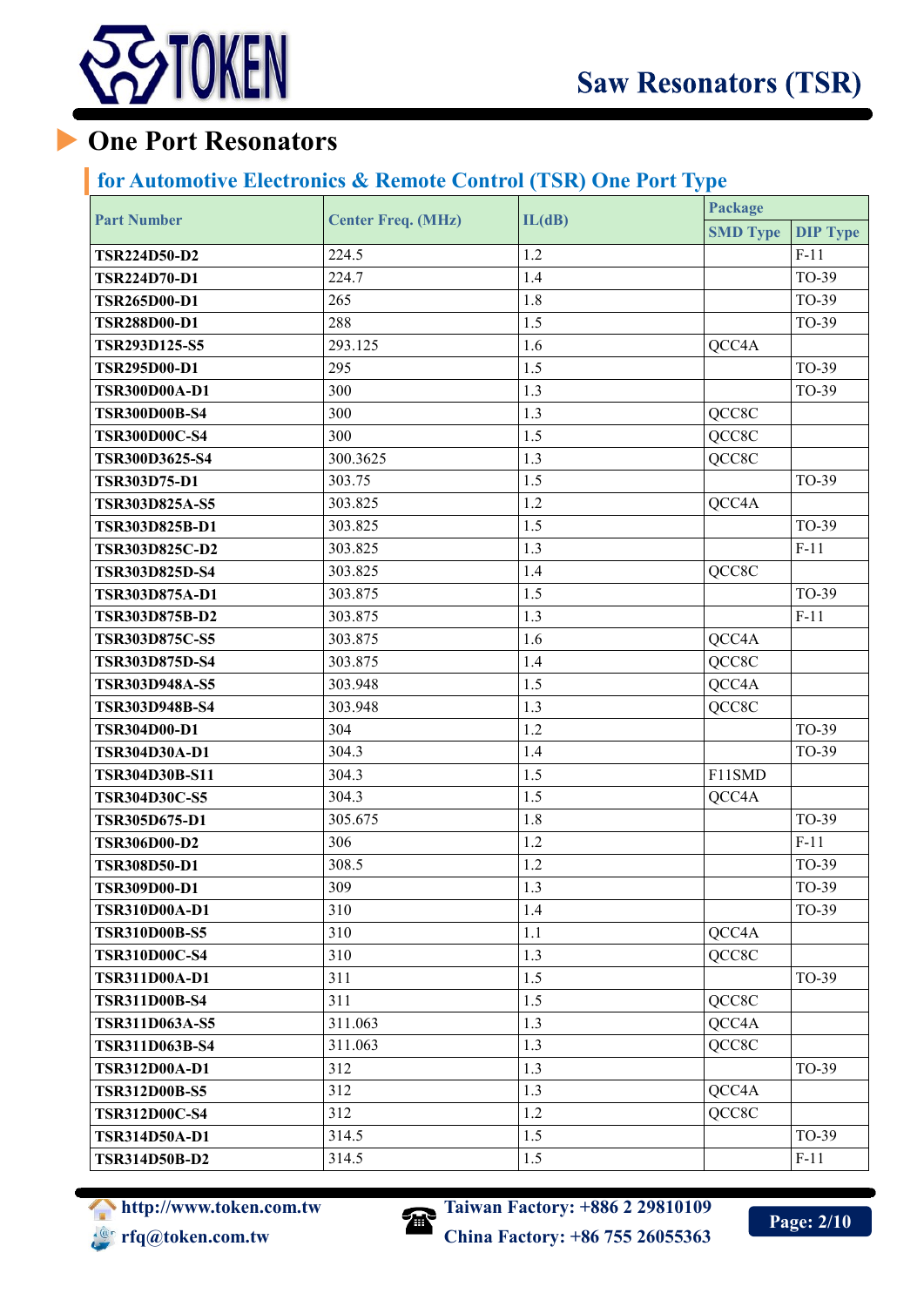

|                       | <b>Center Freq. (MHz)</b> | IL(dB) | Package          |                 |  |
|-----------------------|---------------------------|--------|------------------|-----------------|--|
| <b>Part Number</b>    |                           |        | <b>SMD Type</b>  | <b>DIP Type</b> |  |
| <b>TSR314D50C-S5</b>  | 314.5                     | 1.3    | QCC4A            |                 |  |
| <b>TSR314D50D-S4</b>  | 314.5                     | 1.2    | QCC8C            |                 |  |
| <b>TSR314D50E-S11</b> | 314.5                     | 1.6    | F11SMD           |                 |  |
| <b>TSR315D00A-D1</b>  | 315                       | 1.5    |                  | TO-39           |  |
| <b>TSR315D00B-D2</b>  | 315                       | 1.5    |                  | $F-11$          |  |
| <b>TSR315D00C-D3</b>  | 315                       | $1.0$  |                  | $D-11$          |  |
| <b>TSR315D00D-S5</b>  | 315                       | 1.3    | QCC4A            |                 |  |
| <b>TSR315D00E-S4</b>  | 315                       | 1.4    | QCC8C            |                 |  |
| <b>TSR315D00F-S9</b>  | 315                       | 1.5    | DCC6C            |                 |  |
| <b>TSR315D00G-S7</b>  | 315                       | 1.3    | DCC <sub>6</sub> |                 |  |
| TSR315D00H-S11        | 315                       | 1.6    | F11SMD           |                 |  |
| TSR315D50A-D1         | 315.5                     | 1.2    |                  | TO-39           |  |
| <b>TSR315D50B-D2</b>  | 315.5                     | 1.3    |                  | $F-11$          |  |
| <b>TSR315D50C-D3</b>  | 315.5                     | 1.3    |                  | $D-11$          |  |
| <b>TSR315D50D-S5</b>  | 315.5                     | 1.5    | QCC4A            |                 |  |
| <b>TSR315D50E-S5</b>  | 315.5                     | 1.6    | QCC4A            |                 |  |
| <b>TSR315D50F-S4</b>  | 315.5                     | 1.5    | QCC8C            |                 |  |
| <b>TSR315D50G-S7</b>  | 315.5                     | 1.5    | DCC <sub>6</sub> |                 |  |
| <b>TSR315D50H-S9</b>  | 315.5                     | 1.3    | DCC6C            |                 |  |
| TSR316D025-D1         | 316.025                   | 1.2    |                  | TO-39           |  |
| <b>TSR316D65-D1</b>   | 316.65                    | 1.3    |                  | TO-39           |  |
| <b>TSR316D80A-D1</b>  | 316.8                     | 1.3    |                  | TO-39           |  |
| <b>TSR316D80B-D2</b>  | 316.8                     | 1.3    |                  | $F-11$          |  |
| <b>TSR316D80C-S5</b>  | 316.8                     | 1.2    | QCC4A            |                 |  |
| <b>TSR317D50-S5</b>   | 317.5                     | 1.2    | QCC4A            |                 |  |
| <b>TSR318D00A-D1</b>  | 318                       | $1.0$  |                  | TO-39           |  |
| <b>TSR318D00B-D2</b>  | 318                       | 1.0    |                  | $F-11$          |  |
| <b>TSR318D00C-S5</b>  | 318                       | 1.2    | QCC4A            |                 |  |
| <b>TSR318D00D-S4</b>  | 318                       | 1.5    | QCC8C            |                 |  |
| <b>TSR319D00-S4</b>   | 319                       | 1.0    | QCC8C            |                 |  |
| <b>TSR319D50A-S5</b>  | 319.5                     | 1.3    | QCC4A            |                 |  |
| <b>TSR319D50B-S4</b>  | 319.5                     | 1.3    | QCC8C            |                 |  |
| <b>TSR320D00-D1</b>   | 320                       | 1.5    |                  | TO-39           |  |
| <b>TSR324D00-S4</b>   | 324                       | 1.5    | QCC8C            |                 |  |
| <b>TSR325D00A-D1</b>  | 325                       | 1.6    |                  | TO-39           |  |
| <b>TSR325D00B-D2</b>  | 325                       | 1.6    |                  | $F-11$          |  |
| <b>TSR330D00A-D1</b>  | 330                       | 1.2    |                  | TO-39           |  |
| <b>TSR330D00B-D2</b>  | 330                       | 1.0    |                  | $F-11$          |  |
| <b>TSR333D00A-D1</b>  | 333                       | 1.3    |                  | TO-39           |  |
| <b>TSR333D00B-D2</b>  | 333                       | 1.3    |                  | $F-11$          |  |
| <b>TSR334D50-D2</b>   | 334.5                     | 1.8    |                  | $F-11$          |  |
| <b>TSR336D00-D3</b>   | 336                       | 1.5    |                  | $D-11$          |  |
| <b>TSR340D00A-D1</b>  | 340                       | 1.0    |                  | TO-39           |  |
| <b>TSR340D00B-S4</b>  | 340                       | 1.3    | QCC8C            |                 |  |
| <b>TSR345D00A-D1</b>  | 345                       | 1.4    |                  | TO-39           |  |





**Page: 3/10**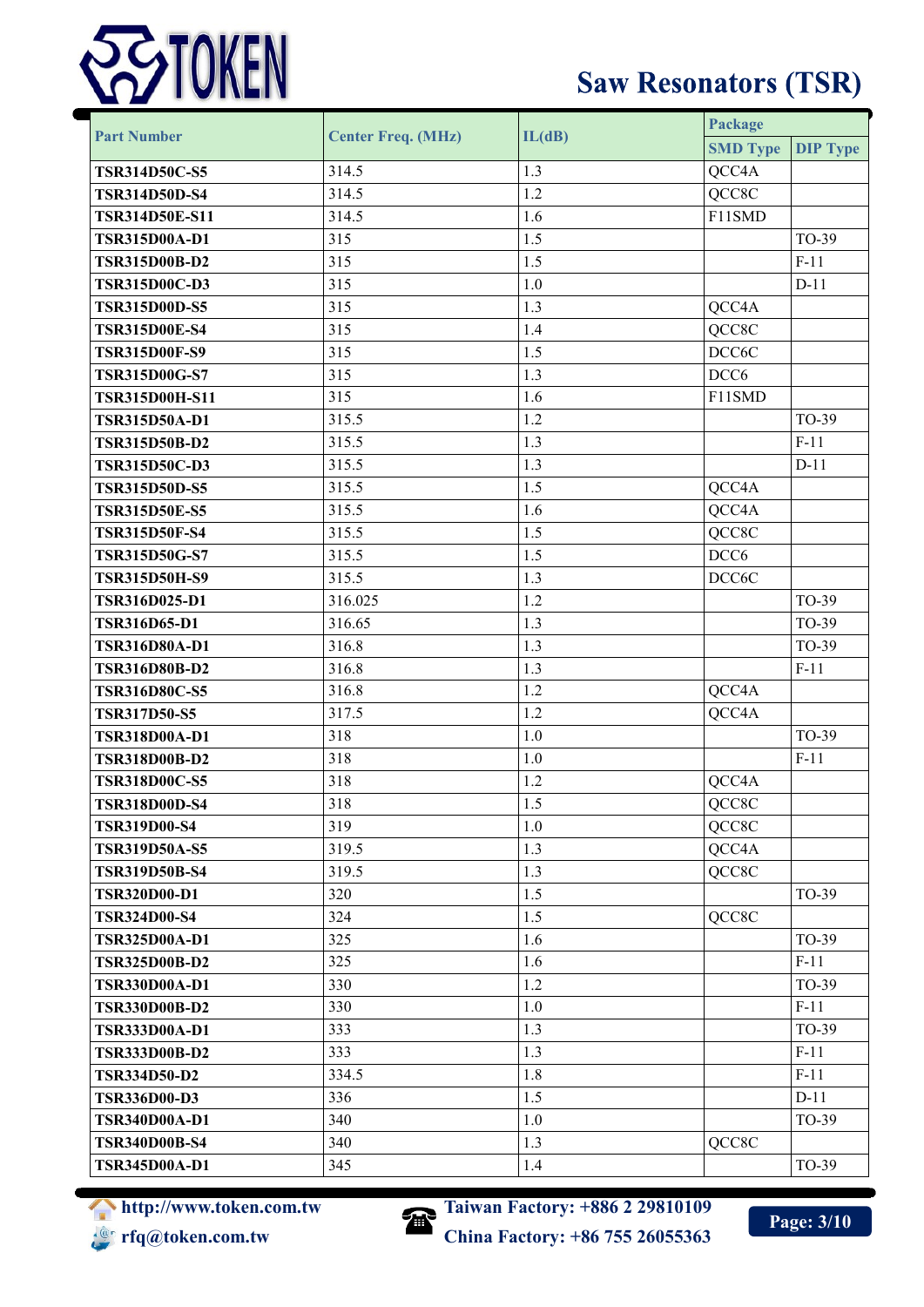

| <b>Part Number</b>    | <b>Center Freq. (MHz)</b> |         | Package         |                 |  |  |
|-----------------------|---------------------------|---------|-----------------|-----------------|--|--|
|                       |                           | IL(dB)  | <b>SMD Type</b> | <b>DIP Type</b> |  |  |
| <b>TSR345D00B-S5</b>  | 345                       | 1.5     | QCC4A           |                 |  |  |
| <b>TSR345D00C-S4</b>  | 345                       | 1.5     | QCC8C           |                 |  |  |
| <b>TSR350D00A-D1</b>  | 350                       | 1.3     |                 | TO-39           |  |  |
| <b>TSR350D00B-D2</b>  | 350                       | 1.0     |                 | $F-11$          |  |  |
| <b>TSR350D00C-S4</b>  | 350                       | 1.5     | QCC8C           |                 |  |  |
| <b>TSR360D00A-D1</b>  | 360                       | 1.5     |                 | TO-39           |  |  |
| <b>TSR360D00B-D2</b>  | 360                       | 1.2     |                 | $F-11$          |  |  |
| <b>TSR360D00C-S4</b>  | 360                       | 1.3     | QCC8C           |                 |  |  |
| <b>TSR360D00D-S5</b>  | 360                       | 1.2     | QCC4A           |                 |  |  |
| <b>TSR370D00-S4</b>   | 370                       | 1.2     | QCC8C           |                 |  |  |
| <b>TSR372D00-S5</b>   | 372                       | 1.2     | QCC4A           |                 |  |  |
| <b>TSR372D50A-D1</b>  | 372.5                     | 1.0     |                 | TO-39           |  |  |
| <b>TSR372D50B-S5</b>  | 372.5                     | 1.2     | QCC4A           |                 |  |  |
| <b>TSR372D50C-S4</b>  | 372.5                     | 1.4     | QCC8C           |                 |  |  |
| <b>TSR380D00-D2</b>   | 380                       | 1.2     |                 | $F-11$          |  |  |
| <b>TSR384D05-D2</b>   | 384.05                    | 1.3     |                 | $F-11$          |  |  |
| <b>TSR388D95-D2</b>   | 388.95                    | 1.2     |                 | $F-11$          |  |  |
| <b>TSR390D00A-D1</b>  | 390                       | 1.2     |                 | TO-39           |  |  |
| <b>TSR390D00B-D2</b>  | 390                       | 1.4     |                 | $F-11$          |  |  |
| <b>TSR390D00C-S4</b>  | 390                       | 1.2     | QCC8C           |                 |  |  |
| <b>TSR390D00D-S4</b>  | 390                       | 1.3     | QCC8C           |                 |  |  |
| <b>TSR392D85-S4</b>   | 392.85                    | 1.3     | QCC8C           |                 |  |  |
| TSR395D00A-D1         | 395                       | 1.5     |                 | TO-39           |  |  |
| <b>TSR395D00B-D2</b>  | 395                       | 1.0     |                 | $F-11$          |  |  |
| <b>TSR395D00C-S5</b>  | 395                       | 1.5     | QCC4A           |                 |  |  |
| TSR395D50A-D1         | 395.5                     | 1.2     |                 | TO-39           |  |  |
| <b>TSR395D50B-D2</b>  | 395.5                     | 1.3     |                 | $F-11$          |  |  |
| <b>TSR396D00-D1</b>   | 396                       | 1.3     |                 | TO-39           |  |  |
| TSR403D55A-D1         | 403.55                    | $1.2\,$ |                 | TO-39           |  |  |
| <b>TSR403D55B-S5</b>  | 403.55                    | 1.3     | QCC4A           |                 |  |  |
| <b>TSR403D55C-S4</b>  | 403.55                    | 1.3     | QCC8C           |                 |  |  |
| <b>TSR403D966A-S5</b> | 403.966                   | 1.3     | QCC4A           |                 |  |  |
| TSR403D966B-S4        | 403.966                   | 1.5     | QCC8C           |                 |  |  |
| TSR407D30A-D1         | 407.3                     | 1.3     |                 | TO-39           |  |  |
| <b>TSR407D30B-S4</b>  | 407.3                     | 1.3     | QCC8C           |                 |  |  |
| <b>TSR417D50A-D1</b>  | 417.5                     | 1.4     |                 | TO-39           |  |  |
| <b>TSR417D50B-S4</b>  | 417.5                     | 1.5     | QCC8C           |                 |  |  |
| <b>TSR418D00A-D1</b>  | 418                       | 1.5     |                 | TO-39           |  |  |
| <b>TSR418D00B-D2</b>  | 418                       | 1.6     |                 | $F-11$          |  |  |
| <b>TSR418D00A-S5</b>  | 418                       | 1.2     | QCC4A           |                 |  |  |
| <b>TSR418D00B-S4</b>  | 418                       | 1.6     | QCC8C           |                 |  |  |
| <b>TSR418D00C-S6</b>  | 418                       | 1.7     | QCC8B           |                 |  |  |
| <b>TSR418D00D-S9</b>  | 418                       | 1.8     | DCC6C           |                 |  |  |
| <b>TSR419D95-D2</b>   | 419.95                    | 1.4     |                 | $F-11$          |  |  |
| TSR423D22A-D1         | 423.22                    | 1.3     |                 | TO-39           |  |  |



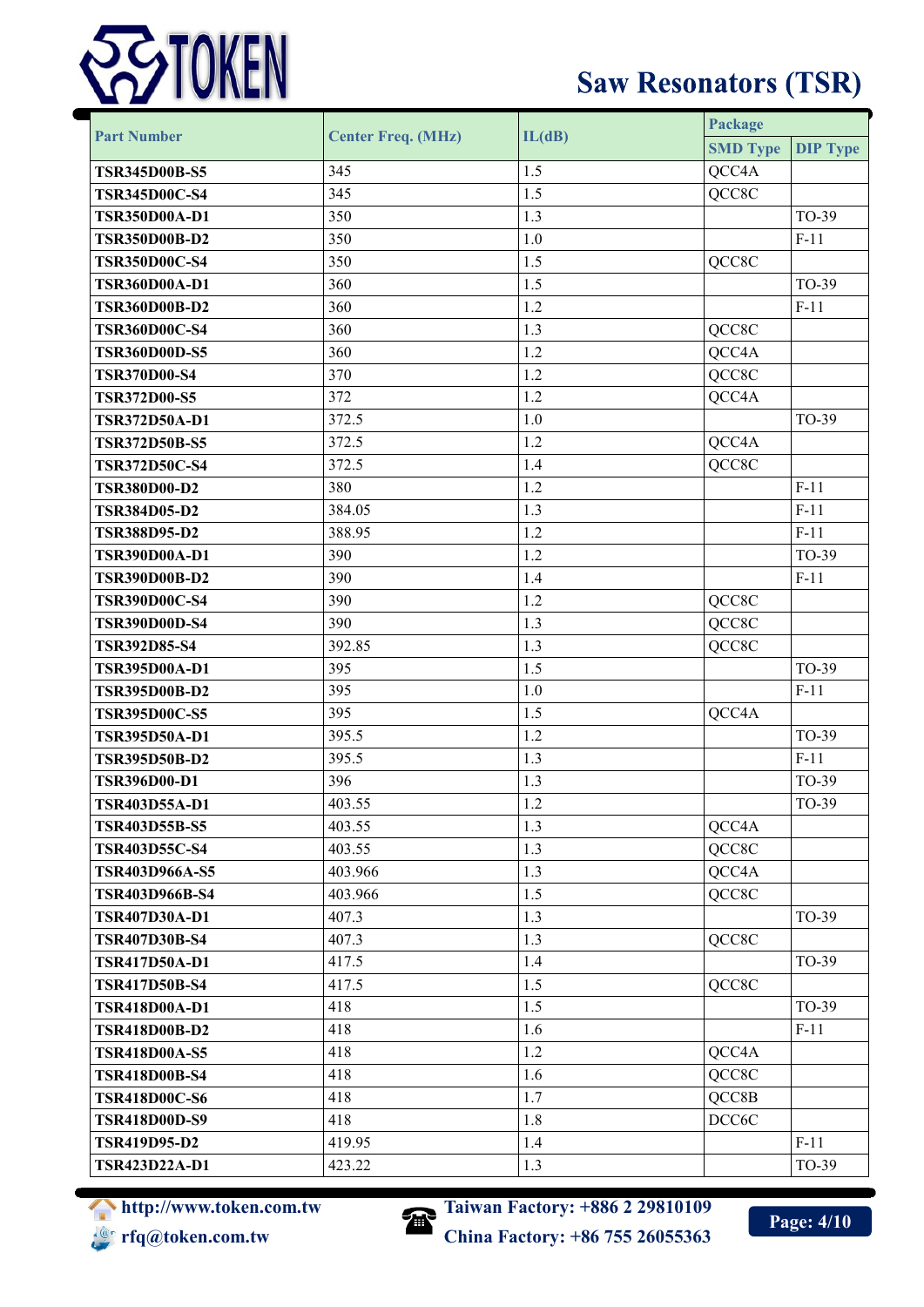

| <b>Part Number</b>   | <b>Center Freq. (MHz)</b> | IL(dB) | Package          |                 |
|----------------------|---------------------------|--------|------------------|-----------------|
|                      |                           |        | <b>SMD Type</b>  | <b>DIP Type</b> |
| <b>TSR423D22B-D2</b> | 423.22                    | 1.5    |                  | $F-11$          |
| <b>TSR423D22C-S5</b> | 423.22                    | 1.6    | QCC4A            |                 |
| <b>TSR423D22D-S4</b> | 423.22                    | 1.6    | QCC8C            |                 |
| <b>TSR426D00-S4</b>  | 426                       | 1.5    | QCC8C            |                 |
| <b>TSR426D55-S4</b>  | 426.55                    | 1.5    | QCC8C            |                 |
| <b>TSR430D50A-D1</b> | 430.5                     | 2.0    |                  | TO-39           |
| <b>TSR430D50B-D2</b> | 430.5                     | 2.2    |                  | $F-11$          |
| <b>TSR430D50C-D3</b> | 430.5                     | 1.6    |                  | $D-11$          |
| <b>TSR430D65-D1</b>  | 430.65                    | 2.0    |                  | TO-39           |
| <b>TSR432D00-D2</b>  | 432                       | 1.2    |                  | $F-11$          |
| TSR432D92A-D1        | 432.92                    | 1.3    |                  | TO-39           |
| <b>TSR432D92B-S4</b> | 432.92                    | 1.3    | QCC8C            |                 |
| <b>TSR433D00-D1</b>  | 433                       | $1.0$  |                  | TO-39           |
| <b>TSR433D385-S4</b> | 433.385                   | 1.3    | QCC8C            |                 |
| <b>TSR433D42A-D1</b> | 433.42                    | 1.8    |                  | TO-39           |
| <b>TSR433D42B-S5</b> | 433.42                    | 1.3    | QCC4A            |                 |
| <b>TSR433D42C-S4</b> | 433.42                    | 1.5    | QCC8C            |                 |
| <b>TSR433D42D-S9</b> | 433.42                    | 1.6    | DCC6C            |                 |
| <b>TSR433D62-S9</b>  | 433.62                    | 1.6    | DCC6C            |                 |
| <b>TSR433D85-D2</b>  | 433.85                    | 1.6    |                  | $F-11$          |
| <b>TSR433D92A-D1</b> | 433.92                    | 1.8    |                  | TO-39           |
| TSR433D92B-D1        | 433.92                    | 1.5    |                  | TO-39           |
| TSR433D92C-D1        | 433.92                    | 2.6    |                  | TO-39           |
| <b>TSR433D92D-D1</b> | 433.92                    | 1.3    |                  | TO-39           |
| <b>TSR433D92E-D1</b> | 433.92                    | 1.1    |                  | TO-39           |
| <b>TSR433D92F-D2</b> | 433.92                    | 1.3    |                  | $F-11$          |
| <b>TSR433D92G-D2</b> | 433.92                    | 1.5    |                  | $F-11$          |
| <b>TSR433D92H-D3</b> | 433.92                    | 1.0    |                  | $D-11$          |
| <b>TSR433D92I-S5</b> | 433.92                    | 1.5    | QCC4A            |                 |
| <b>TSR433D92J-S4</b> | 433.92                    | 1.2    | QCC8C            |                 |
| <b>TSR433D92K-S4</b> | 433.92                    | 1.6    | QCC8C            |                 |
| <b>TSR433D92L-S4</b> | 433.92                    | 2.0    | QCC8C            |                 |
| <b>TSR433D92M-S4</b> | 433.92                    | 2.0    | QCC8C            |                 |
| <b>TSR433D92N-S4</b> | 433.92                    | 1.8    | QCC8C            |                 |
| TSR433D92O-S9        | 433.92                    | 1.6    | DCC6C            |                 |
| <b>TSR433D92P-S7</b> | 433.92                    | 1.5    | DCC <sub>6</sub> |                 |
| TSR433D92Q-S6        | 433.92                    | 1.5    | QCC8B            |                 |
| TSR433D92R-S11       | 433.92                    | 1.8    | F11SMD           |                 |
| <b>TSR433D97-D1</b>  | 433.97                    | 1.1    |                  | TO-39           |
| <b>TSR434D40-D1</b>  | 434.4                     | 1.3    |                  | TO-39           |
| <b>TSR434D42A-D1</b> | 434.42                    | 1.3    |                  | TO-39           |
| <b>TSR434D42B-S5</b> | 434.42                    | 1.8    | QCC4A            |                 |
| <b>TSR434D42C-S4</b> | 434.42                    | 2.0    | QCC8C            |                 |
| <b>TSR435D00-D1</b>  | 435                       | 1.2    |                  | TO-39           |
| <b>TSR435D72A-S5</b> | 435.72                    | 1.3    | QCC4A            |                 |





**Page: 5/10**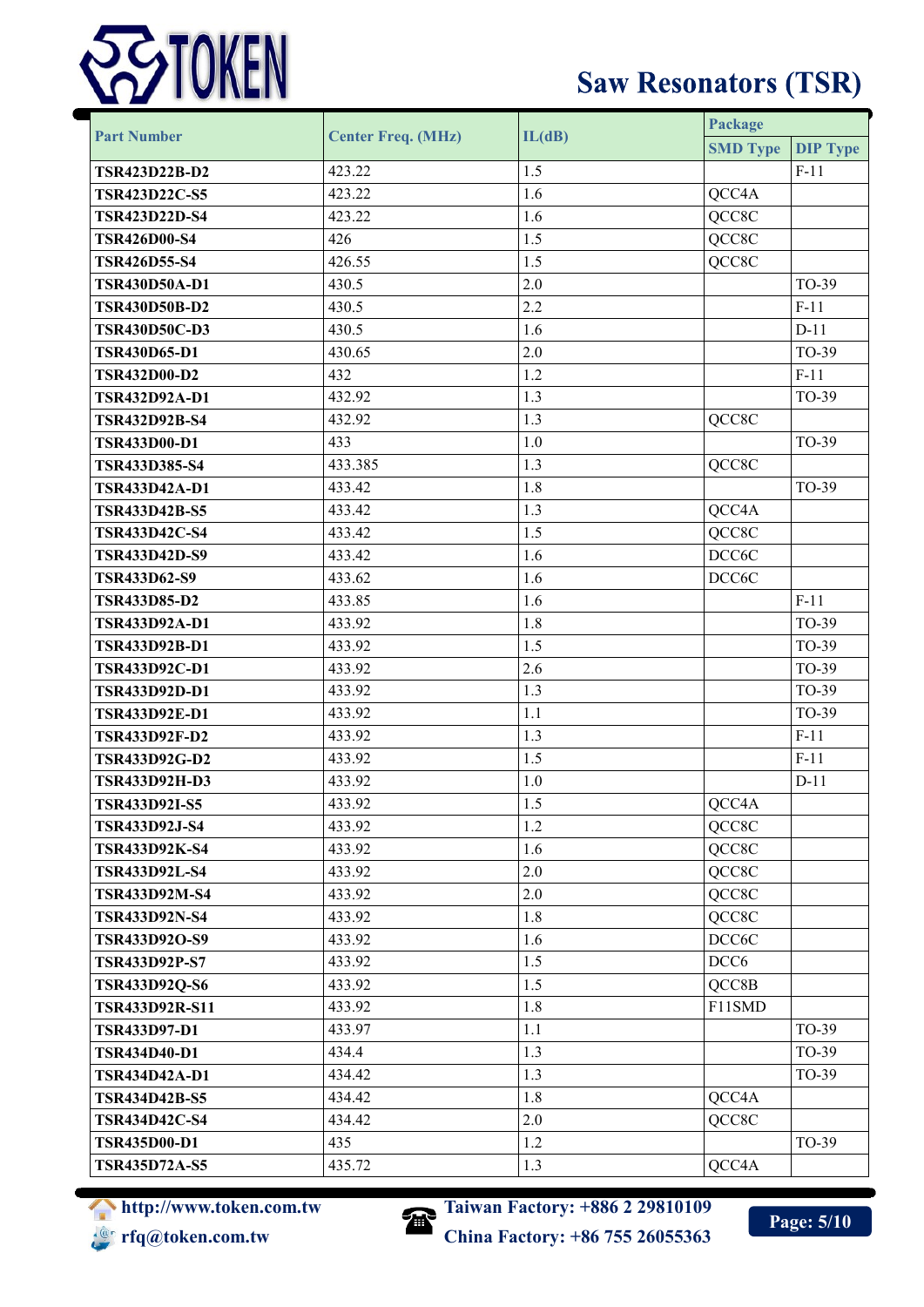

| <b>Part Number</b>    | <b>Center Freq. (MHz)</b> | IL(dB) | Package          |                 |
|-----------------------|---------------------------|--------|------------------|-----------------|
|                       |                           |        | <b>SMD Type</b>  | <b>DIP Type</b> |
| <b>TSR435D72B-S4</b>  | 435.72                    | 2.8    | QCC8C            |                 |
| <b>TSR435D80-D1</b>   | 435.8                     | 1.3    |                  | TO-39           |
| <b>TSR440D80-D1</b>   | 440.8                     | 2.5    |                  | TO-39           |
| <b>TSR441D20A-D1</b>  | 441.2                     | 2.7    |                  | TO-39           |
| <b>TSR441D20B-D2</b>  | 441.2                     | 2.8    |                  | $F-11$          |
| <b>TSR447D699A-S5</b> | 447.699                   | 1.3    | QCC4A            |                 |
| <b>TSR447D699B-S4</b> | 447.699                   | 1.0    | QCC8C            |                 |
| TSR447D725A-D1        | 447.725                   | 1.5    |                  | TO-39           |
| TSR447D725B-S5        | 447.725                   | 1.6    | QCC4A            |                 |
| <b>TSR479D50A-D1</b>  | 479.5                     | 1.3    |                  | TO-39           |
| <b>TSR479D50B-D2</b>  | 479.5                     | 1.5    |                  | $F-11$          |
| <b>TSR499D50-S4</b>   | 499.5                     | 1.2    | QCC8C            |                 |
| <b>TSR500D00-D2</b>   | 500                       | 1.1    |                  | $F-11$          |
| <b>TSR567D00-D1</b>   | 567                       | 5.0    |                  | TO-39           |
| <b>TSR585D00-D2</b>   | 585                       | 1.8    |                  | $F-11$          |
| TSR622D08A-D1         | 622.08                    | 1.5    |                  | TO-39           |
| <b>TSR622D08B-S7</b>  | 622.08                    | 1.5    | DCC <sub>6</sub> |                 |
| <b>TSR643D75-S4</b>   | 643.75                    | 1.5    | QCC8C            |                 |
| <b>TSR680D00-D2</b>   | 680                       | 0.9    |                  | $F-11$          |
| <b>TSR755D00-S7</b>   | 755                       | 1.2    | DCC <sub>6</sub> |                 |
| <b>TSR801D125-S7</b>  | 801.125                   | 1.2    | DCC <sub>6</sub> |                 |
| <b>TSR809D00A-D1</b>  | 809                       | 1.2    |                  | TO-39           |
| <b>TSR809D00B-S4</b>  | 809                       | 1.3    | QCC8C            |                 |
| <b>TSR820D00-S9</b>   | 820                       | 1.4    | DCC6C            |                 |
| <b>TSR854D00-S7</b>   | 854                       | 1.2    | DCC <sub>6</sub> |                 |
| <b>TSR857D30-D1</b>   | 857.3                     | 1.0    |                  | TO-39           |
| <b>TSR857D65A-D1</b>  | 857.65                    | 2.8    |                  | TO-39           |
| <b>TSR857D65B-S5</b>  | 857.65                    | 1.2    | QCC4A            |                 |
| <b>TSR858D00-S7</b>   | 858                       | 1.4    | DCC <sub>6</sub> |                 |
| <b>TSR863D00-D1</b>   | 863                       | 1.0    |                  | TO-39           |
| <b>TSR864D00-D1</b>   | 864                       | 1.0    |                  | TO-39           |
| <b>TSR868D00A-D1</b>  | 868                       | 1.2    |                  | TO-39           |
| <b>TSR868D00B-S4</b>  | 868                       | 1.5    | QCC8C            |                 |
| <b>TSR868D00C-S9</b>  | 868                       | 1.3    | DCC6C            |                 |
| <b>TSR868D30A-D1</b>  | 868.3                     | 1.2    |                  | TO-39           |
| <b>TSR868D30B-S4</b>  | 868.3                     | 1.5    | QCC8C            |                 |
| <b>TSR868D30C-S9</b>  | 868.3                     | 1.5    | DCC6C            |                 |
| <b>TSR868D35A-D1</b>  | 868.35                    | 1.2    |                  | TO-39           |
| <b>TSR868D35B-D2</b>  | 868.35                    | 1.3    |                  | $F-11$          |
| <b>TSR868D35C-D3</b>  | 868.35                    | 1.2    |                  | $D-11$          |
| <b>TSR868D35D-S4</b>  | 868.35                    | 1.6    | QCC8C            |                 |
| <b>TSR868D35E-S6</b>  | 868.35                    | 1.0    | QCC8B            |                 |
| <b>TSR868D35F-S9</b>  | 868.35                    | 1.5    | DCC6C            |                 |
| <b>TSR868D35G-S5</b>  | 868.35                    | 1.7    | QCC4A            |                 |
| <b>TSR868D75-S4</b>   | 868.75                    | 1.8    | QCC8C            |                 |





**http://www.token.com/20810109**<br>China Factory: +86 755 26055262 **rfq@token.com.tw China Factory: +86 755 26055363**

**Page: 6/10**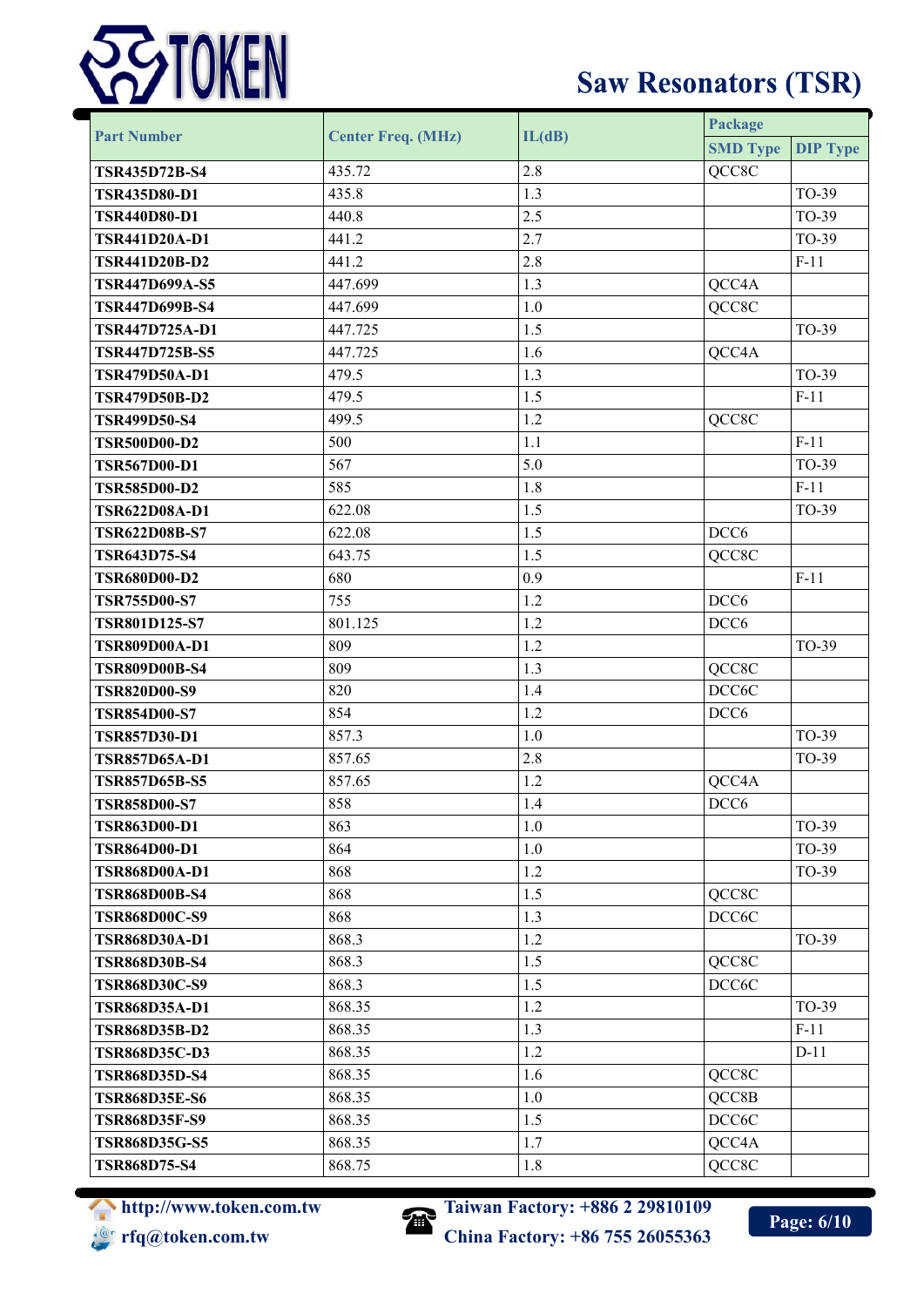

| <b>Part Number</b>   | <b>Center Freq. (MHz)</b> | IL(dB) | Package          |                 |
|----------------------|---------------------------|--------|------------------|-----------------|
|                      |                           |        | <b>SMD Type</b>  | <b>DIP Type</b> |
| <b>TSR868D95A-D1</b> | 868.95                    | 1.3    |                  | TO-39           |
| <b>TSR868D95B-S4</b> | 868.95                    | 1.8    | QCC8C            |                 |
| <b>TSR868D95C-S9</b> | 868.95                    | 1.6    | DCC6C            |                 |
| <b>TSR902D30-S4</b>  | 902.3                     | 1.3    | QCC8C            |                 |
| <b>TSR902D50-S4</b>  | 902.5                     | 1.3    | QCC8C            |                 |
| TSR904D30A-D1        | 904.3                     | 2.8    |                  | TO-39           |
| <b>TSR904D30B-S5</b> | 904.3                     | 3.4    | QCC4A            |                 |
| <b>TSR905D80-S4</b>  | 905.8                     | 1.5    | QCC8C            |                 |
| <b>TSR910D00-S4</b>  | 910                       | 1.2    | QCC8C            |                 |
| <b>TSR912D00A-D1</b> | 912                       | 1.3    |                  | TO-39           |
| <b>TSR912D00B-S4</b> | 912                       | 1.5    | QCC8C            |                 |
| <b>TSR912D00C-S7</b> | 912                       | 1.0    | DCC <sub>6</sub> |                 |
| TSR914D50A-S4        | 914.5                     | 1.8    | QCC8C            |                 |
| <b>TSR914D50B-S5</b> | 914.5                     | 2.0    | QCC4A            |                 |
| TSR915D00A-D1        | 915                       | 1.6    |                  | TO-39           |
| <b>TSR915D00B-S5</b> | 915                       | 1.6    | QCC4A            |                 |
| <b>TSR915D00C-S4</b> | 915                       | 1.8    | QCC8C            |                 |
| <b>TSR915D00D-S9</b> | 915                       | 1.3    | DCC6C            |                 |
| TSR916D50A-D1        | 916.5                     | 1.2    |                  | TO-39           |
| <b>TSR916D50B-S5</b> | 916.5                     | 1.5    | QCC4A            |                 |
| <b>TSR916D50C-S4</b> | 916.5                     | 1.5    | QCC8C            |                 |
| <b>TSR925D00-S4</b>  | 925                       | 2.4    | QCC8C            |                 |
| <b>TSR927D00-S7</b>  | 927                       | 1.3    | DCC <sub>6</sub> |                 |
| <b>TSR927D20-S7</b>  | 927.2                     | 1.3    | DCC <sub>6</sub> |                 |
| <b>TSR930D50-D1</b>  | 930.5                     | 1.3    |                  | TO-39           |
| <b>TSR980D00A-D1</b> | 980                       | 1.3    |                  | TO-39           |
| <b>TSR980D00B-S5</b> | 980                       | 1.5    | QCC4A            |                 |
| <b>TSR980D00C-S4</b> | 980                       | 1.5    | QCC8C            |                 |

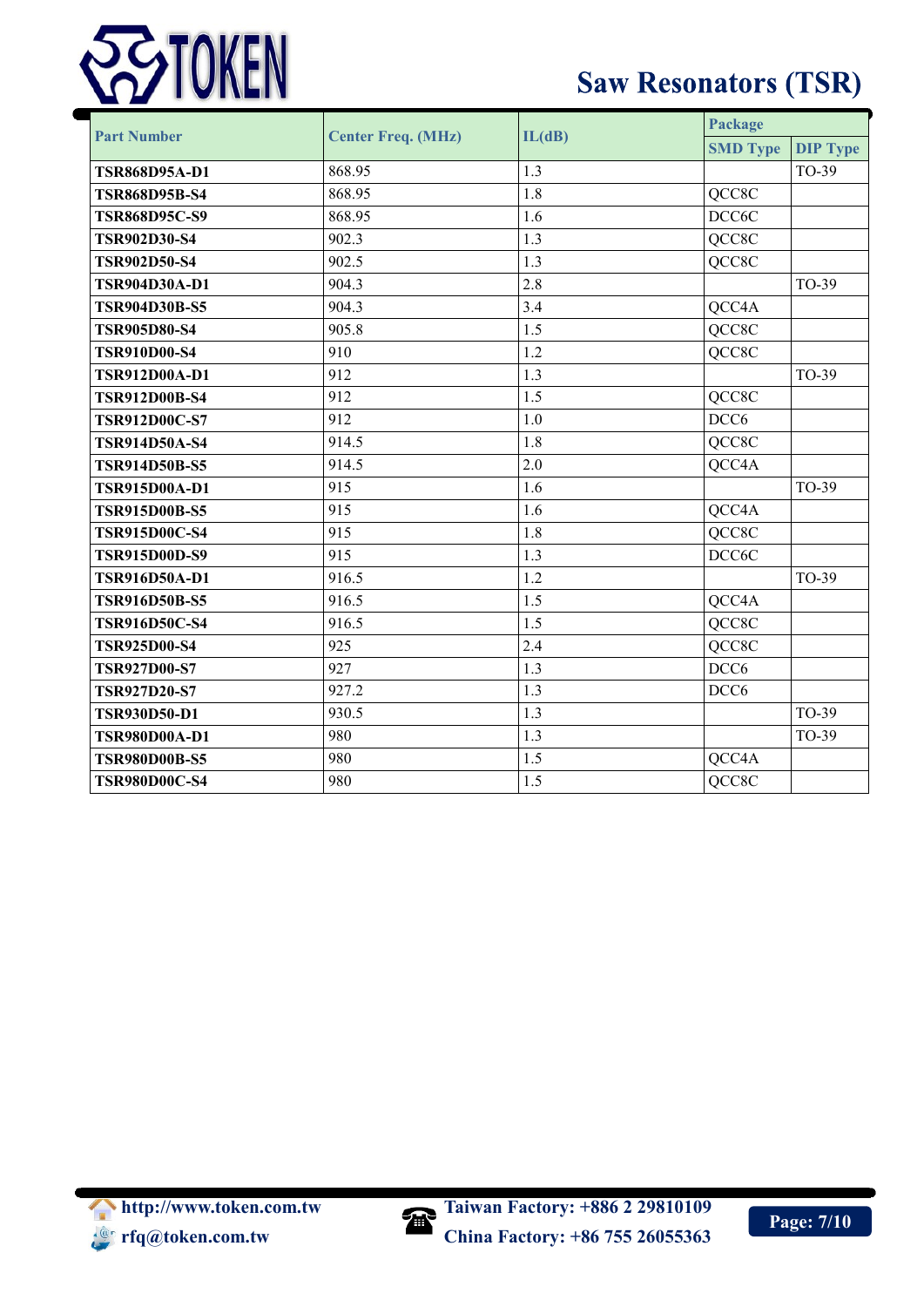

## **Two Port Resonators**

#### **for Automotive Electronics & Remote Control (TSR) Two Port Type**

| <b>Part Number</b>    | <b>Center Freq.</b><br>(MHz) | IL(dB)  | Package          |                 |
|-----------------------|------------------------------|---------|------------------|-----------------|
|                       |                              |         | <b>SMD Type</b>  | <b>DIP Type</b> |
| <b>TSR217D25-D1</b>   | 217.25                       | 4.5     |                  | TO-39           |
| <b>TSR284D00-D1</b>   | 284                          | 5.0     |                  | TO-39           |
| <b>TSR310D00-D1</b>   | 310                          | 5.5     |                  | TO-39           |
| <b>TSR315D00A-D1</b>  | 315                          | 5.0     |                  | TO-39           |
| <b>TSR315D00B-D2</b>  | 315                          | 5.0     |                  | $F-11$          |
| <b>TSR315D00C-S4</b>  | 315                          | 5.0     | QCC8C            |                 |
| <b>TSR380D00A-D1</b>  | 380                          | 6.0     |                  | TO-39           |
| <b>TSR380D00B-S11</b> | 380                          | 5.5     | F11SMD           |                 |
| <b>TSR384D05-D1</b>   | 384.05                       | 6.0     |                  | TO-39           |
| <b>TSR392D00-D1</b>   | 392                          | 5.5     |                  | TO-39           |
| TSR403D55A-D1         | 403.55                       | 6.0     |                  | TO-39           |
| <b>TSR403D55B-S4</b>  | 403.55                       | 5.0     | QCC8C            |                 |
| <b>TSR418D00A-D1</b>  | 418                          | 6.0     |                  | TO-39           |
| <b>TSR418D00B-S4</b>  | 418                          | 6.0     | QCC8C            |                 |
| TSR423D22-D1          | 423.22                       | 6.0     |                  | TO-39           |
| <b>TSR433D42-D1</b>   | 433.42                       | 6.0     |                  | TO-39           |
| TSR433D92A-D1         | 433.92                       | 6.0     |                  | TO-39           |
| <b>TSR433D92B-D2</b>  | 433.92                       | 6.0     |                  | $F-11$          |
| <b>TSR433D92C-S4</b>  | 433.92                       | 6.0     | QCC8C            |                 |
| <b>TSR433D92D-S5</b>  | 433.92                       | 6.0     | QCC4A            |                 |
| <b>TSR433D92E-S7</b>  | 433.92                       | 6.5     | DCC <sub>6</sub> |                 |
| <b>TSR780D00-S4</b>   | 780                          | 6.5     | QCC8C            |                 |
| <b>TSR824D25-D1</b>   | 824.25                       | 6.5     |                  | TO-39           |
| <b>TSR865D00-D1</b>   | 865                          | 6.0     |                  | TO-39           |
| <b>TSR868D30-D1</b>   | 868.3                        | 6.0     |                  | TO-39           |
| <b>TSR868D30-S4</b>   | 868.3                        | 6.0     | QCC8C            |                 |
| <b>TSR868D35-S4</b>   | 868.35                       | 6.5     | QCC8C            |                 |
| <b>TSR873D00-S4</b>   | 873                          | $7.0\,$ | QCC8C            |                 |
| <b>TSR906D00-D1</b>   | 906                          | 6.5     |                  | TO-39           |
| <b>TSR915D00-S4</b>   | 915                          | 6.5     | QCC8C            |                 |
| <b>TSR916D50-S4</b>   | 916.5                        | 6.5     | QCC8C            |                 |
| <b>TSR934D00-D1</b>   | 934                          | $7.0\,$ |                  | TO-39           |
| TSR1090D00-D1         | 1090                         | 6.5     |                  | TO-39           |

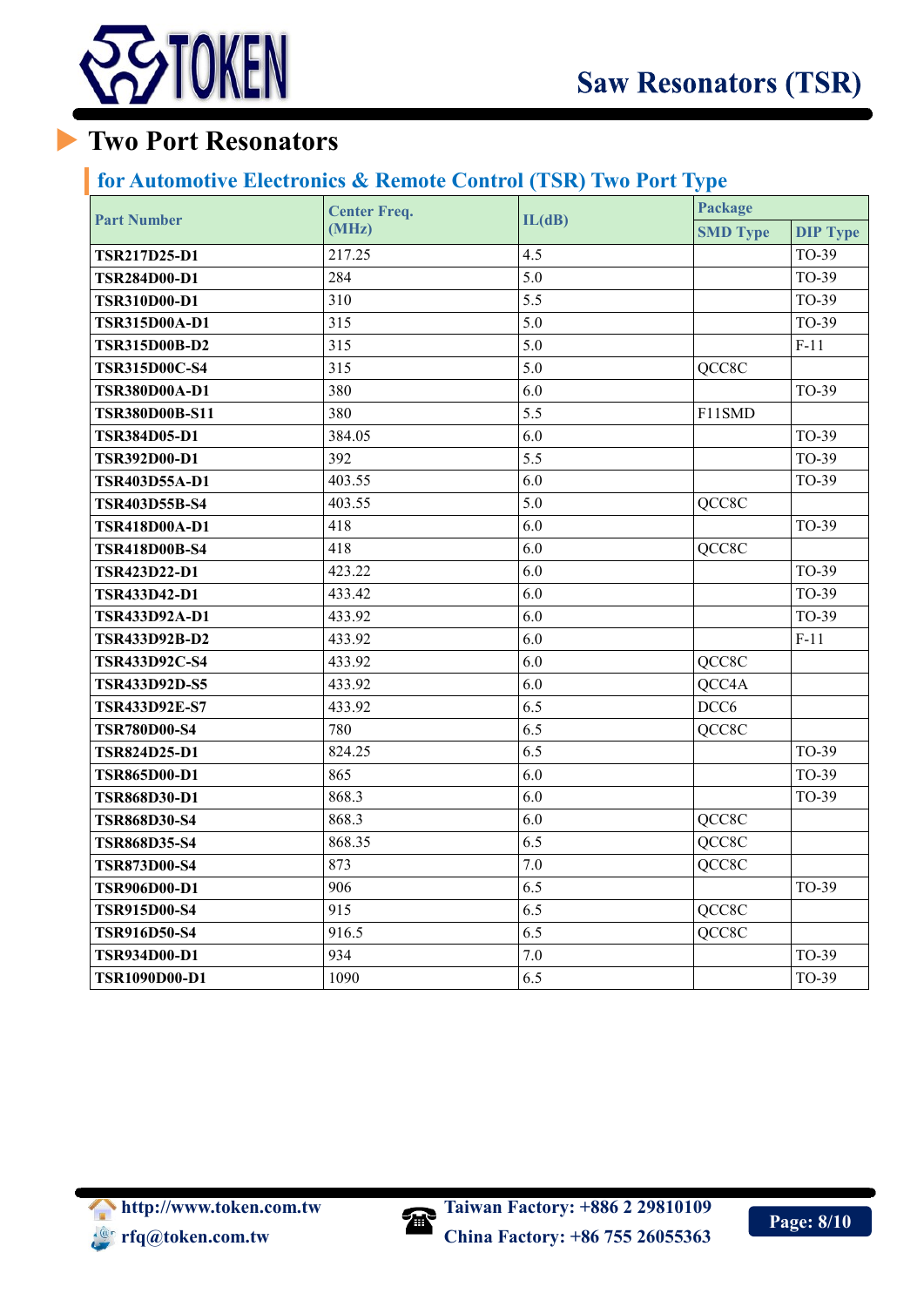

## **Order Codes**

### **Order Codes (TSR)**

| <b>TSR</b>  | <b>224D50</b>     |            | A             | S <sub>1</sub> |
|-------------|-------------------|------------|---------------|----------------|
| Part Number | Center Freq.(MHz) |            | Series No.    | Package        |
|             | 224D50            | 224.5 MHz  | None          | S <sub>1</sub> |
|             | 306D00            | 306 MHz    | A             | S <sub>2</sub> |
|             | 384D05            | 384.05 MHz | B             | D <sub>1</sub> |
|             |                   |            | $\mathcal{C}$ | D <sub>2</sub> |
|             |                   |            | D             | D <sub>3</sub> |